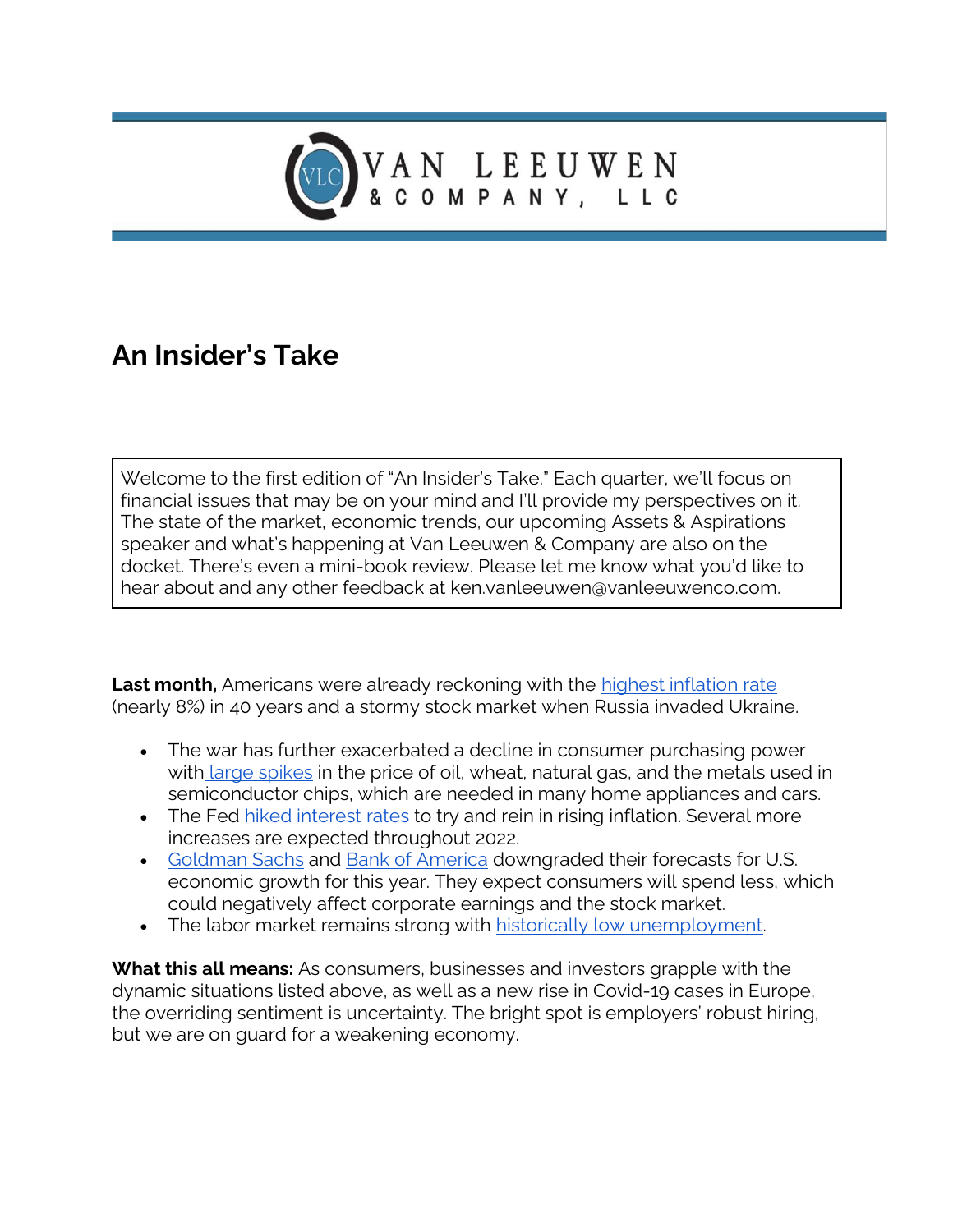**What we're doing:** What we've always done: to [never underestimate inflation](https://www.thinkadvisor.com/2022/03/17/underestimating-inflation-is-a-big-retirement-mistake/) in financial planning and to avoid the types of bonds and growth stocks that are hurt the most by higher interest rates. Our clients' portfolios are built to weather today's volatile times.

- Recognizing that every negative reaction creates an opportunity to be a buyer, we have cash ready to buy high-quality companies.
- Scouring the market to find good value stocks at a lower price.
- Given concerns around consumers potentially tightening their belts, we're focused on companies that meet people's needs (e.g., food, health care) versus their wants (e.g., a vacation or new car).
- Continuing to keep a very close eye on inflation, interest rates and the war in Ukraine, including what position China takes.
- Working our tails off!

**What's next:** Waiting to see how people react to the 401(k) statements they receive in April (*will they feel more or less confident about spending?*) and companies' earnings reports, which also come out in April.

**The big picture:** We believe there are still gains to be had as many Wall Street analysts expect stock market returns in mid- to high-single-digit growth. This would mark a much lower return than the S&P 500 had in 2021, but the last two years of market returns are out of historical norms.

As always, we take the long view at Van Leeuwen & Company, focusing on investing in fundamentally strong companies that have time-tested track records of successfully navigating different economic environments, including ones with inflation and rising interest rates.

## **What I'm reading**

I often get great book recommendations through friends and colleagues. In that same spirit, I'm sharing some of my recent favorites reads. Please tell me yours so I can add them to the pile.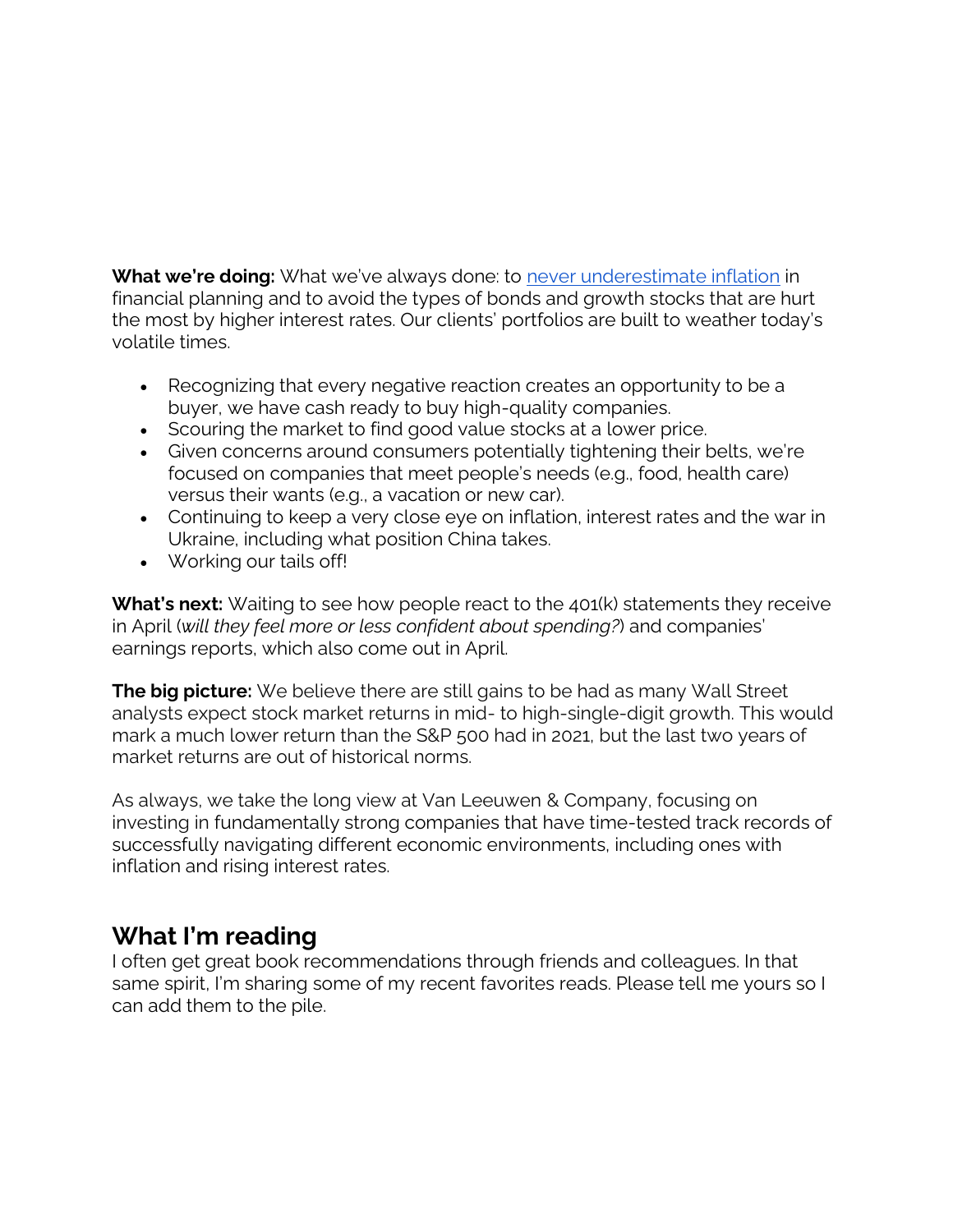

**The Gap and The Gain.** Do you measure your success at achieving a goal based on the perfect place you haven't reached yet or the amount of progress you've made since you started? The author makes a robust case for focusing on the latter in order to be a fulfilled high performer. A thought-provoking and motivating read that I've been handing out to friends.

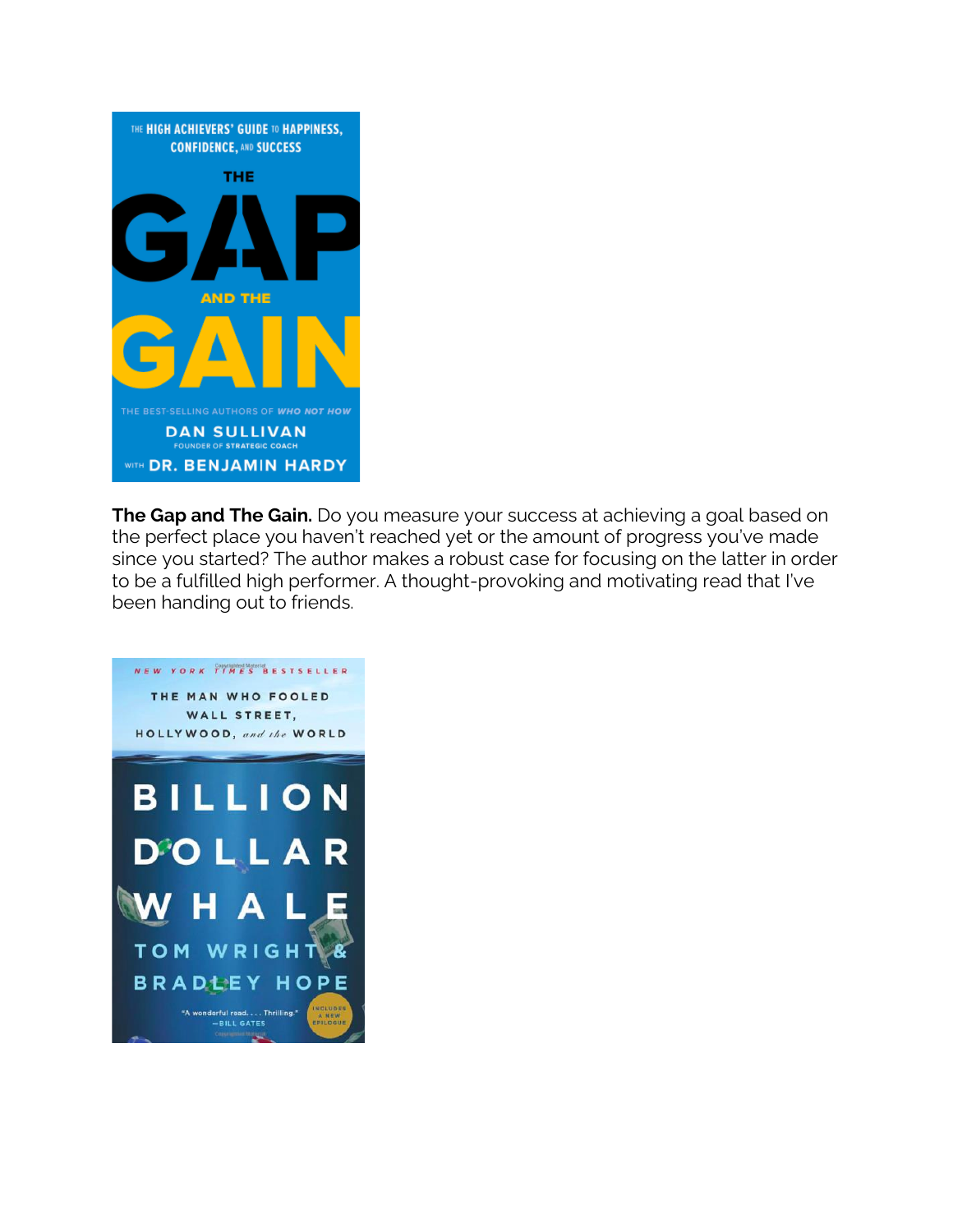**The Billion Dollar Whale.** This is a fascinating and entertaining page-turner about a young man who started at University of Pennsylvania and went on to hoodwink Wall Street and Hollywood. Given the many dizzying scenes of this true story, I'd recommend it as a gripping beach read.



**The Lucky Formula.** This author doesn't believe in the wait and wish approach! Instead, he believes people should focus on how to create their own "luck." His clear and simple formula to do so resonated with me.

## **Your thoughts**

As life inches back to normal, I am shifting from sending "Mindful Moments," which I had started to stay connected to clients during lockdown, to this new "An Insider's Take."

Just like I appreciated people sharing their responses to the "Mindful Moments," I hope to foster similar conversations with you through this vehicle. Please let me know what you'd like to read about in upcoming issues!

Thank you for reading!

Best,

Ken